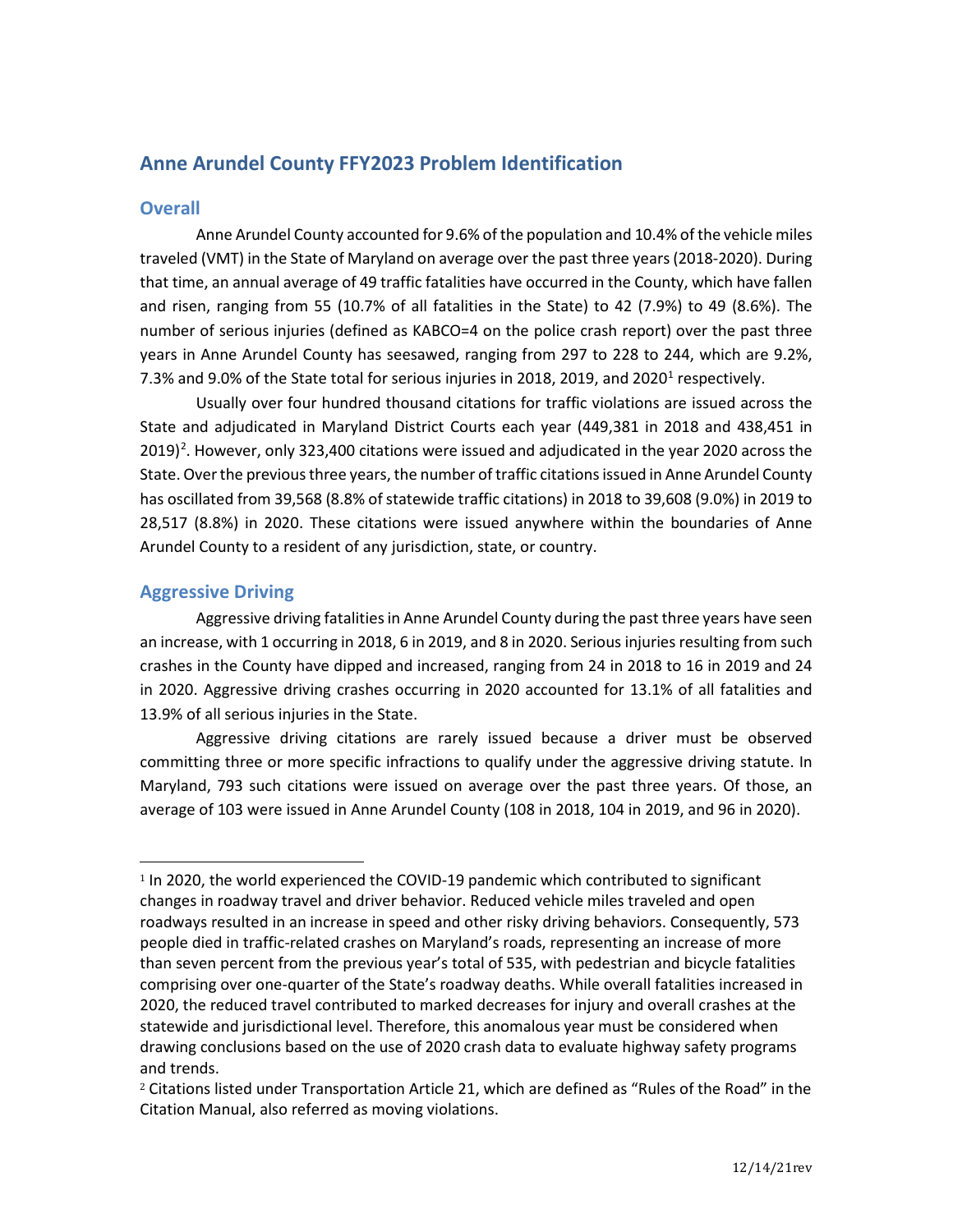### **Distracted Driving**

Since 2018, there have been an annual average of about 14 distracted driving fatalities occurring in Anne Arundel County. In 2020, distracted driving in the County added 14 deaths to the State's distracted driving fatalities, a point on a trend that has remained relatively constant over the previous three years (14 in 2018 and 13 in 2019). Serious injuries resulting from distracted driving crashes in the County have varied over the past three years, from 132 in 2018 (8.3% of all distracted driving serious injuries in the State) to 91 in 2019 (6.1% of all) to 100 in 2020 (8.3% of all). In 2020, 28.6% of all fatalities and 41.0% of all serious injuries recorded in Anne Arundel County resulted from distracted driving crashes.

Distracted driving citations issued in Maryland during the past three years have decreased significantly, ranging from 33,655 in 2018 to 33,978 in 2019 and 19,450 in 2020. During the same period, distracted driving citations issued in Anne Arundel County have steeply decreased, ranging from 3,031 in 2018 to 3,023 in 2019 and 1,821 in 2020. As a proportion of the distracted driving citations issued statewide, those handed out in the County accounted for 9.0% in 2018, 8.9% in 2019 and 9.4% in 2020.

### **Impaired Driving**

Over the past three years, an average of 11 impaired driving fatalities occurred per year in Anne Arundel County. Fatalities from such crashes have decreased and leveled off, ranging from 17 (12.1% of all impaired driving fatalities in Maryland) in 2018 to 8 (5.3% of all) in 2019 to 7 (5.8% of all) in 2020. Serious injuries resulting from such crashes in the County over the same time period have decreased and plateaued, ranging from 56 in 2018 (12.0% of all impaired driving serious injuries in the State) to 45 in 2019 (9.2% of all) to 45 in 2020 (10.1% of all). In 2020, 14.3% of all fatalities and 18.4% of all serious injuries in Anne Arundel County resulted from impaired driving crashes, compared to 21.1% of all fatalities and 16.4% of all serious injuries from impaired driving crashes occurring throughout the State.

Impaired driving relates to driving while impaired by alcohol and/or drugs or controlled dangerous substances. Several citations may be issued at the point of an encounter with an impaired driver. Therefore, all judicial figures related to impaired driving will be quantified using arrests, not individual citations. Impaired driving arrests have steeply decreased in Maryland over the past three years, from 18,403 in 2018 to 18,279 in 2019 to 13,651 in 2020. During the same period, impaired driving arrests have steeply decreased in Anne Arundel County, ranging from 1,713 in 2018 to 1,696 in 2019 to 1,291 in 2020. As a proportion of impaired driving arrests in the State, the number of impaired driving arrests in the County accounted for 9.3% in 2018, 9.3% in 2019, and 9.5% in 2020. Of the impaired arrests in the County in 2020, 1.9% were of older drivers (ages 65+) while 3.9% were of younger drivers (ages 16-20).

#### **Speeding**

During the past three years, Anne Arundel County averaged 9 speeding related fatalities per year, which have increased over that time: 9 in 2018, 8 in 2019 and 11 in 2020. Serious injuries resulting from such crashes in the County over the past three years have seesawed, ranging from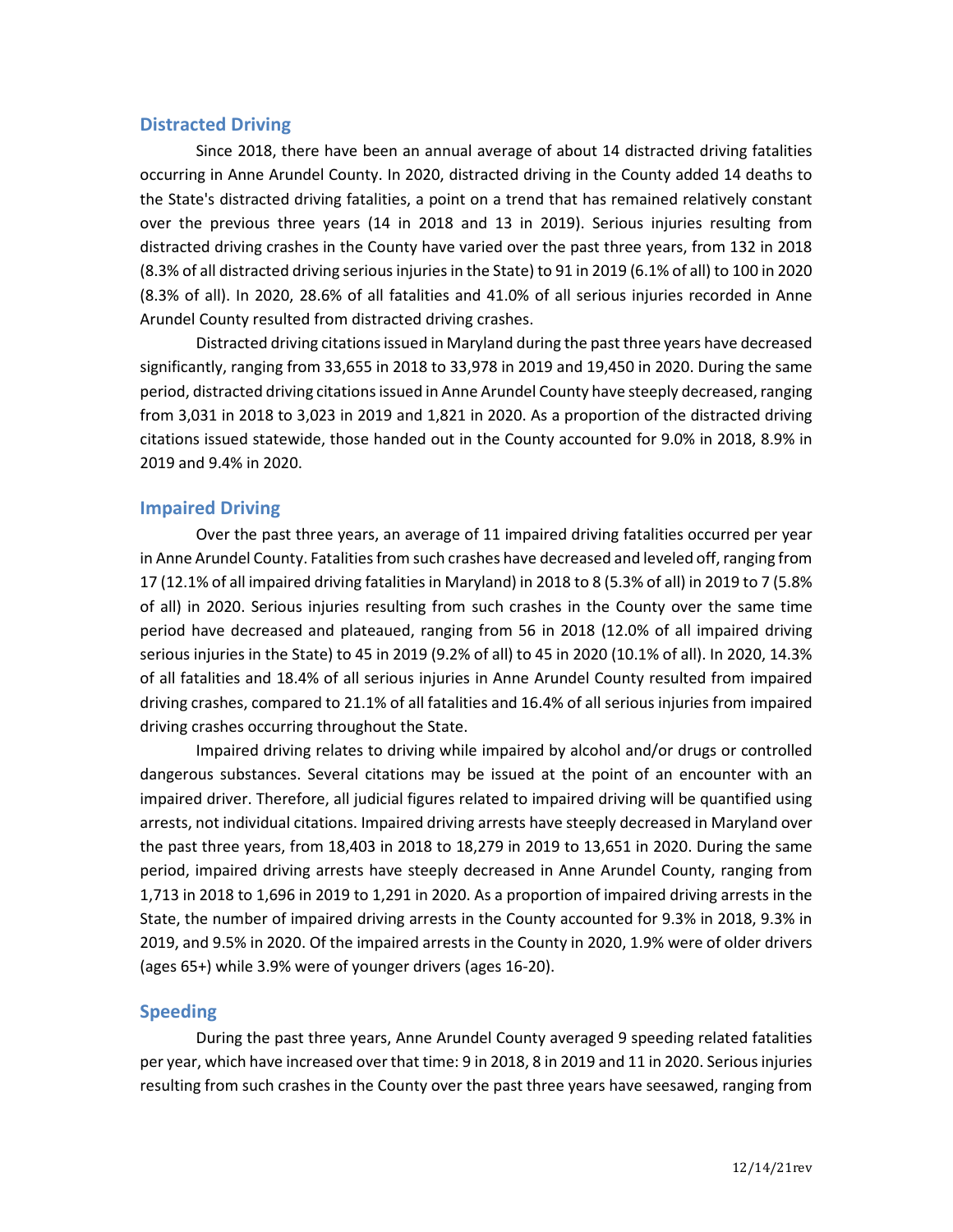46 in 2018 to 26 in 2019 and 38 in 2020. In 2020, 10.0% of statewide speeding related fatalities and 12.7% of statewide speeding related serious injuries resulted from crashes in Anne Arundel County. Over the same year, 22.4% of all fatalities and 15.6% of all serious injuries recorded in Anne Arundel County were the result of crashes involving driving speed.

Speeding citations are very common even though those adjudicated through the District Court do not include automated enforcement. Speeding citations issued in Anne Arundel County have seen a significant decrease over the past three years, with 15,668 (8.0% of statewide speeding citations), 14,801 (8.1% of statewide), and 11,758 (7.8% of all) issued in 2018, 2019, and 2020, respectively. Statewide speeding citations have steeply decreased over the same three years: 195,649, 182,213, and 151,419. Speeding citations comprised 41.2% of all Anne Arundel County citations in 2020.

#### **Non-motorists**

Non-motorists are defined here as pedestrians (on foot) and bicyclists. Pedestrian fatalities in Anne Arundel County have leveled after a decrease over the previous three years, from 20 (2018) to 11 (2019) to 10 (2020), while serious injuries have trended down then up, ranging from 38 (2018) to 22 (2019) to 26 (2020). The occurrence of bicyclist fatalities in Anne Arundel County has seen an increase, with 0 in 2018, 1 in 2019, and 4 in 2020, while serious injuries to bicyclists have been alternating, ranging from 5 in 2018 to 3 in 2019 to 9 in 2020.

Very few non-motorist citations are issued throughout the State, to either the pedestrian or the motor vehicle driver. Typically, more violations are issued to drivers, and in Anne Arundel County 48 were issued to drivers against pedestrians or bicyclists in 2020, while 20 were issued to pedestrians or bicyclists that year. As a proportion of statewide totals (933 and 235), those numbers represent 5.1% and 8.5%, respectively, in 2020.

#### **Motorcycles**

Motorcycle rider fatalities have stayed about the same over the past three years in Anne Arundel County, ranging from 9 (2018) to 9 (2019) to 11 (2020). Serious injuries to motorcyclists have leveled after a decrease, ranging from 33 (2018) to 27 (2019) to 26 (2020). The 2020 figures account for 14.1% of motorcycle rider fatalities and 8.3% of rider serious injuries that occurred in the State.

Maryland has had a universal helmet law in place for several decades, consequently the incidence of unhelmeted motorcyclists involved in a crash is low. The State has averaged 7 unhelmeted motorcycle rider fatalities per year over the past three years, therefore, unhelmeted motorcycle fatalities in Anne Arundel County have been rare (an average of 0 per year). However, 5 seriously injured riders in Anne Arundel County were unhelmeted in 2020, which is 5.7% of the State total (compared to 8 in 2018 and 5 in 2019).

#### **Older Drivers**

In Maryland, older driver safety programs focus on drivers of age 65 years or older. The data presented here on fatalities and serious injuries include any person involved in a crash with an older driver. Older drivers were involved in crashes that resulted in an average of 94 fatalities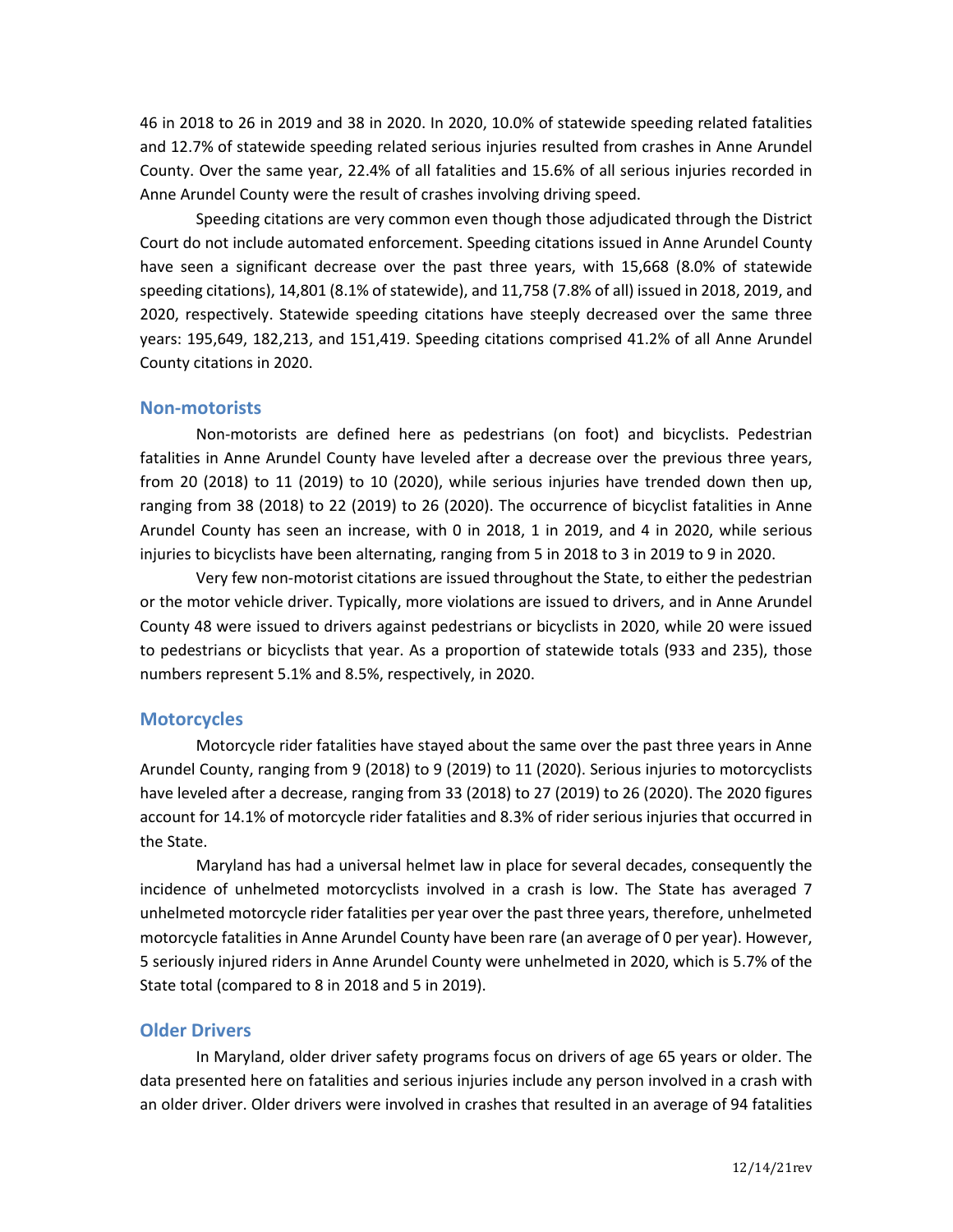in Maryland each year (85 in 2018, 105 in 2019 and 91 in 2020). During that time, serious injuries resulting from these crashes in Maryland have seen a significant decrease, ranging from 518 in 2018 to 512 in 2019 to 381 in 2020. Fatal crashes involving older drivers in Anne Arundel County averaged 9 over the same period (ranging from 10 in 2018, 8 in 2019 to 9 in 2020). Further, serious injuries resulting from these crashes in the County have declined, ranging from 41 in 2018, 32 in 2019 to 29 in 2020.

A total of 10,971 citations for moving violations or restraint usage were issued to drivers of age 65+ in Maryland in 2020. Over the past three years, the number of traffic citations issued to older drivers in Anne Arundel County has seen a significant decrease from 1,349 (7.9% of those issued statewide) in 2018 to 1,342 (7.6%) in 2019 to 825 (7.5%) in 2020.

# **Young Drivers**

In Maryland, young driver safety programs focus on individuals between ages 16 and 20. The data presented here on fatalities and serious injuries include any person involved in a crash with a young driver. Young drivers were involved in crashes that resulted in an average of 52 fatalities in Maryland each year (54 in 2018, 46 in 2019, and 56 in 2020). During that time, serious injuries resulting from these crashes in Maryland have fluctuated, ranging from 384 in 2018 to 407 in 2019 to 345 in 2020. In 2020 there were 5 fatalities involving young drivers in Anne Arundel County, a number that has fallen and risen over time, with 4 in 2018 and 2 in 2019. Further, serious injuries due to crashes involving younger drivers have trended up then down over the same time period, from 32 in 2018 to 36 in 2019 to 34 in 2020.

A total of 35,236 citations for moving violations or restraint usage were issued to drivers of age 16-20 in Maryland in 2020. Over the past three years, the number of traffic citations issued to younger drivers in Anne Arundel County has varied: 3,434 (8.2% of those issued statewide), 3,516 (8.6%), and 2,943 (8.4%) in 2018, 2019, and 2020, respectively.

### **Occupant Protection**

An unrestrained occupant is defined as a child under the age of eight not reported to be restrained in a child safety seat (which includes harness and booster seats) or a person over the age of eight not reported as restrained by a seat belt while riding in a passenger vehicle or light truck. Unrestrained occupant fatalities have been alternating over the past three years in Anne Arundel County, ranging from 8 (2018) to 3 (2019) to 12 (2020). Serious injuries have stayed about the same over the same period: 27 (2018) to 27 (2019) to 29 (2020). The 2020 values accounted for 9.4% of the unrestrained fatalities and 7.5% of the unrestrained serious injuries occurring in the State.

In 2020, 16,858 citations were issued statewide for safety equipment violations(including seat belt violations and child safety seat violations), which was a much lower total when compared to the numbers issued in the previous years (27,342 in 2018 and 29,660 in 2019). In Anne Arundel County, 1,101 such citations were issued in 2020, representing 6.5% of the statewide total, compared to 1,784 from 2018 and 2,217 from 2019.

The MHSO conducts an annual roadside survey of seat belt usage in Maryland. The statewide observed seat belt usage rate for Maryland in 2020 among drivers and front seat